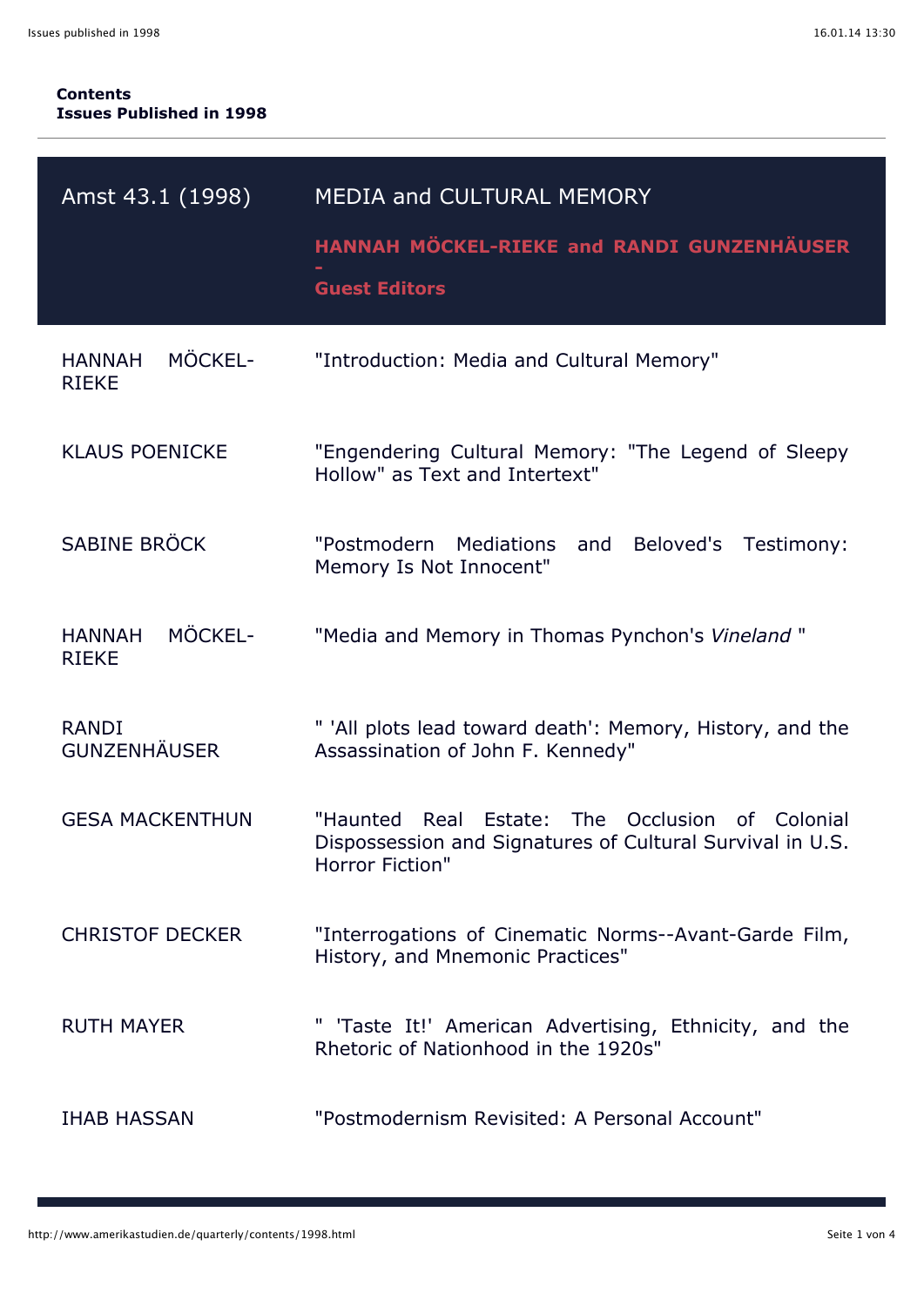## Amst 43.2 (1998)

| <b>BERND KUBBIG</b>   | "Kommunikatoren im Kalten Krieg: Die Pugwash-<br>Konferenzen,<br>Studiengruppe zur Rüstungskontrolle<br>Grundlegung des ABM-Vertrages" | die | Amerikanisch-Sowjetische<br>und<br>die |
|-----------------------|----------------------------------------------------------------------------------------------------------------------------------------|-----|----------------------------------------|
| <b>OLIVER LEMBCKE</b> | Auslandshilfe für Israel<br>"Die<br>Kongress"                                                                                          |     | im amerikanischen                      |

WINFRIED KURTH "Die Wiederwahl Clintons als Ergebnis kollektiver Phantasien in der US-amerikanischen Öffentlichkeit"

ALAN FEAR "Valuing Technology: John Dewey's Instrumental Approach to Cultural Criticism"

ACHIM HESCHER "Remembering Lulu and Albertine: Intertextual Constellations in Louise Erdrich's *Love Medicine*"

KORNELIA FREITAG " 'A pause, a rose, something on paper': Autobiography as Language Writing in Lyn Hejinian's *My Life*"

ANDREAS "Batman--An American Mr. Hyde?"

**REICHSTEIN** 

Amst 43.3 (1998) The American Sublime

**HANS-ULRICH MOHR and MARIA MOSS - Guest Editors**

HANS-ULRICH MOHR and MARIA **MOSS** 

"Introduction: Two Centuries of the Sublime in American Landscape, Art and Literature"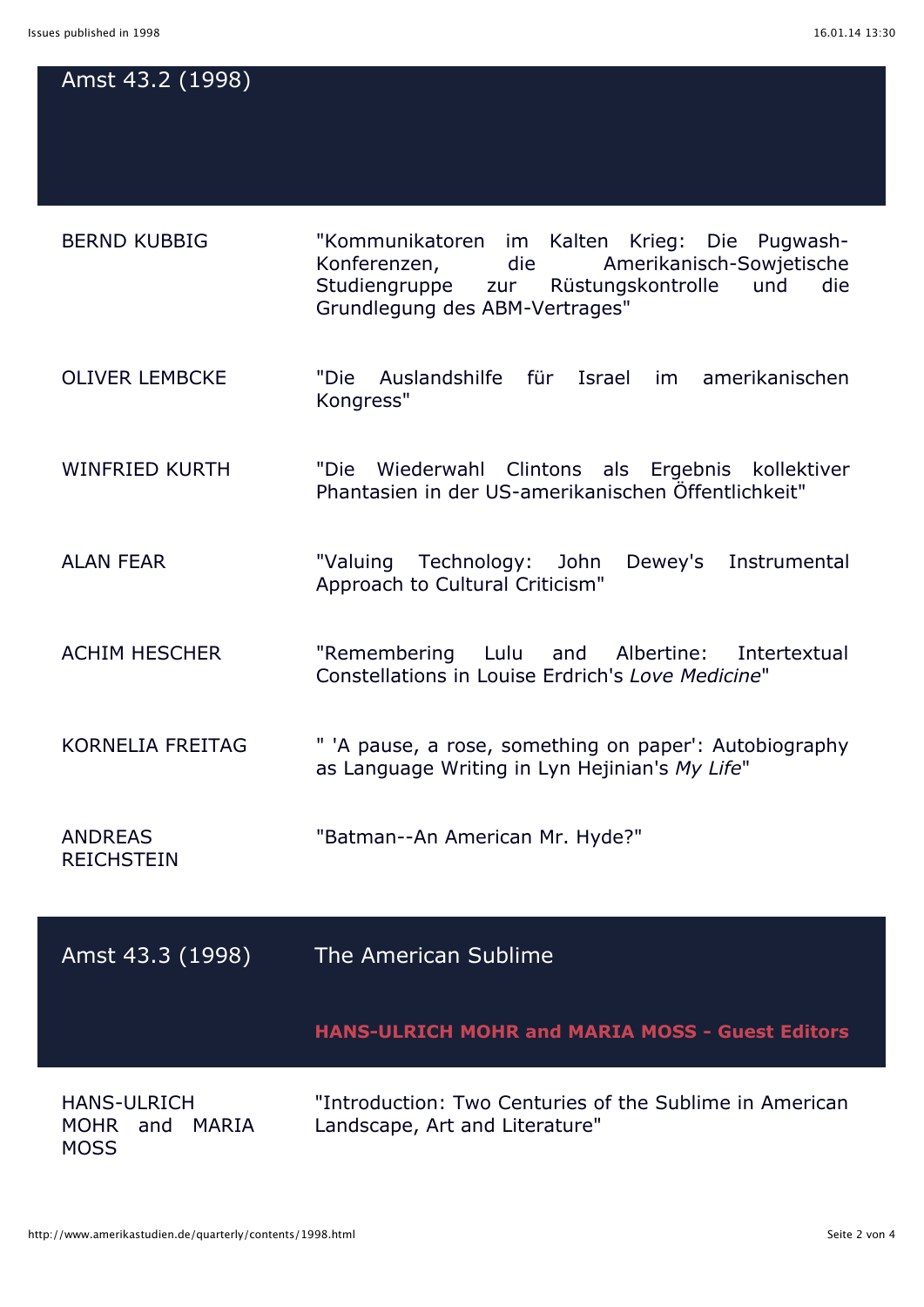| <b>HANS-ULRICH</b><br><b>MOHR</b>         | "Sublimity, History and Revolution: Barlow, Dwight and<br>Irving"                                                              |
|-------------------------------------------|--------------------------------------------------------------------------------------------------------------------------------|
| <b>ULLA HASELSTEIN</b>                    | "Seen From a Distance: Moments of Negativity in the<br>American Sublime (Tocqueville, Bryant, Emerson)"                        |
| <b>FREDERICK</b><br>L.<br><b>BURWICK</b>  | "Edgar Allan Poe: The Sublime, the Picturesque, the<br>Grotesque, and the Arabesque"                                           |
| <b>ROBERT CHIANESE</b>                    | "Avoidance of the Sublime in Nineteenth-Century<br>American Landscape Art: An Environmental Reading of<br>Depicted Land"       |
| <b>JUTTA FRAUNHOLZ</b>                    | " 'Bring me the sunset in a cup': The Experience of the<br>Sublime as a Source of Poetic Inspiration in Dickinson's<br>Poetry" |
| <b>MARIA MOSS</b>                         | " 'Das Schaudern ist der Menschheit bestes Teil': The<br>Sublime as Part of the Mythic Strategy in DeLillo's The<br>Names"     |
| <b>KLAUS BARTELS</b>                      | "Serial Killers: Sublimity to be continued. Aesthetics and<br>Criminal History"                                                |
| <b>ROB WILSON</b>                         | "The Postmodern Sublime: Local Definitions, Global<br>Deformations of the U.S. National Imaginary"                             |
| Amst 43.4 (1998)                          | <b>Engendering Manhood</b>                                                                                                     |
|                                           | ULFRIED REICHARDT and SABINE SIELKE - Guest<br><b>Editors</b>                                                                  |
| ULF REICHARDT and<br><b>SABINE SIELKE</b> | "What<br>Does Man Want? The Recent Debates<br>on<br><b>Manhood and Masculinities"</b>                                          |